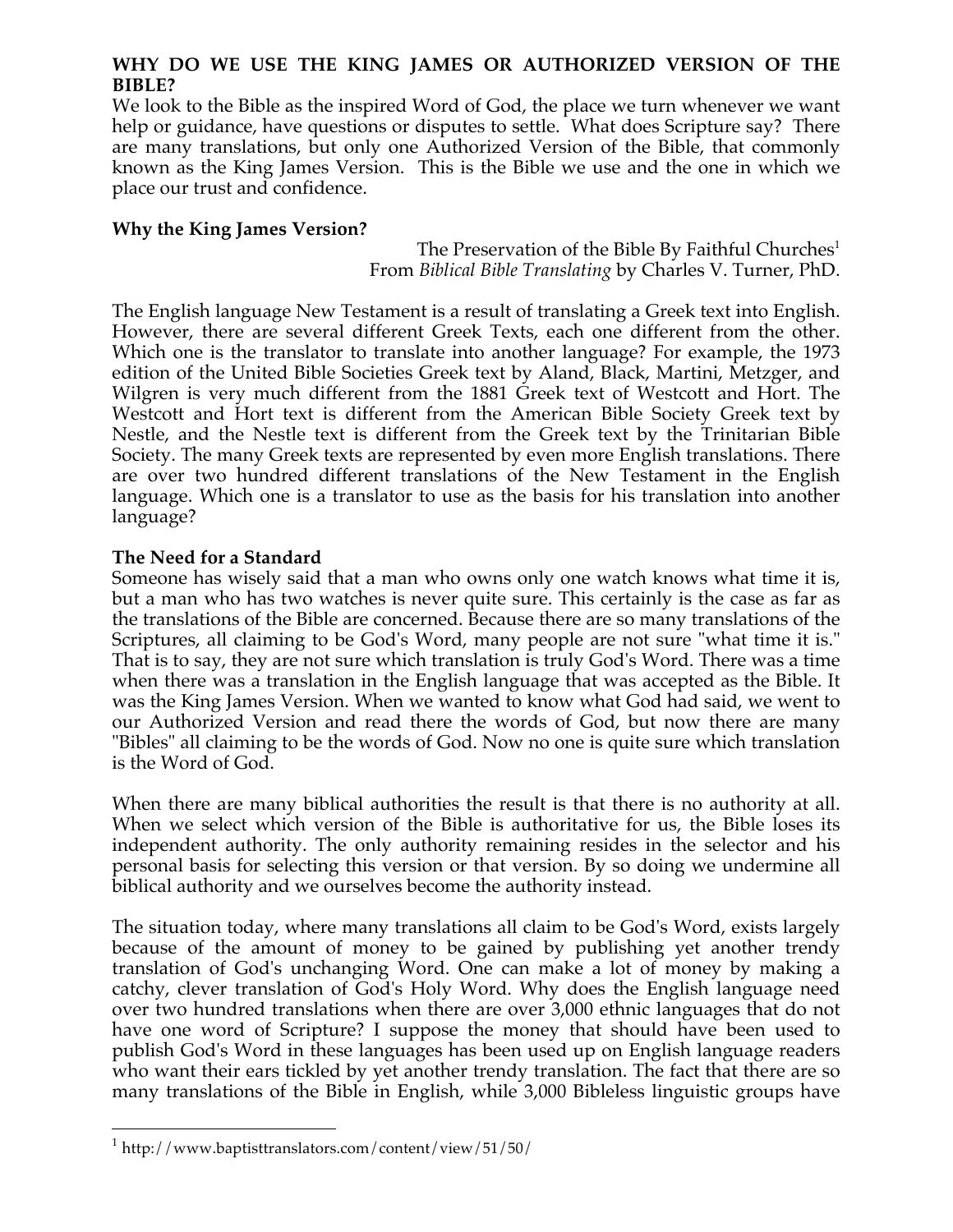nothing, reflects a serious sickness in the spiritual condition of English-speaking Christians.

# **The Erosion of Authority**

However, there is an even more serious issue involved. It is the matter of authority. The authority of God's Word in the English language has been eroded because of these many translations. There are many translations, all claiming to be God's Word. Who decides which one is God's Word? You do. You choose which one you believe to be the Word of God. However, there is a problem with this. Who put you in charge of deciding which translation is the Word of God? If one translation does not suit your prejudice, you can usually find one that will. God's Word no longer has authority over you. You have, due to your picking and choosing of translations, become the authority over God's Word! When there are two or more authorities, the result is there is no authority at all. Your feeble judgment becomes the authority as to which translation is right. This is the reason for the severity of the many English translations problem. The many translations have robbed the Word of God of its authority and left man's intellect in charge of deciding whether he would have this version or that version to rule over him. The result is the deplorable state of modern man where "every man is doing that which is right in his own eyes." Each man becomes an authority unto himself, and confusion reigns.

# **There must be Only One Authority**

Because of the confusion caused by so many translations in English, the King James Version stands out more than ever as the one authoritative Bible in the English language. We do not accept the King James Version because of some sentimental connection to it nor because of it's old-fashioned Elizabethan English, nor because it is the oldest translation in use today. We accept it because it is the most accurate and reliable translation in the English language today. There are some tried and true reasons for accepting the King James Version as the standard for English speaking people.

First, the King James Version, New Testament, is a translation of the *Textus Receptus* Greek text. This leaves the King James Version as the only translation of the New Testament that is based entirely on the *Textus Receptus*. All other English language translations since 1881 have followed modern "scholarship" and based their translations on texts other than the *Textus Receptus* Greek text. There are good reasons why the *Textus Receptus*, and the King James Version which is a translation of it, is the only valid text of the New Testament that should be translated into other languages.

The *Textus Receptus*, hereafter referred to as the T. R., is the only Greek text of the New Testament that has not been badly mangled by subjection to the presuppositions of modern intellectualism. Modern Greek scholars have, because of the criteria they set up themselves, deleted many verses, phrases, and words from the original Greek text.

# **Examples of Deletions**

For example, in Matthew 6:13, the last part of the verse reads, "For thine is the kingdom, and the power and the glory, forever. Amen." In all the above Greek texts, except the T. R., these words are deleted. They are considered by modern Greek scholars as invalid. They have deleted them from their text. If a translator were to translate from any other text but the T. R., he would leave these words out of his translation because in the other texts these words are not there to be translated. If they are there, they have been relegated to a footnote that implies that these words are not a part of Scripture.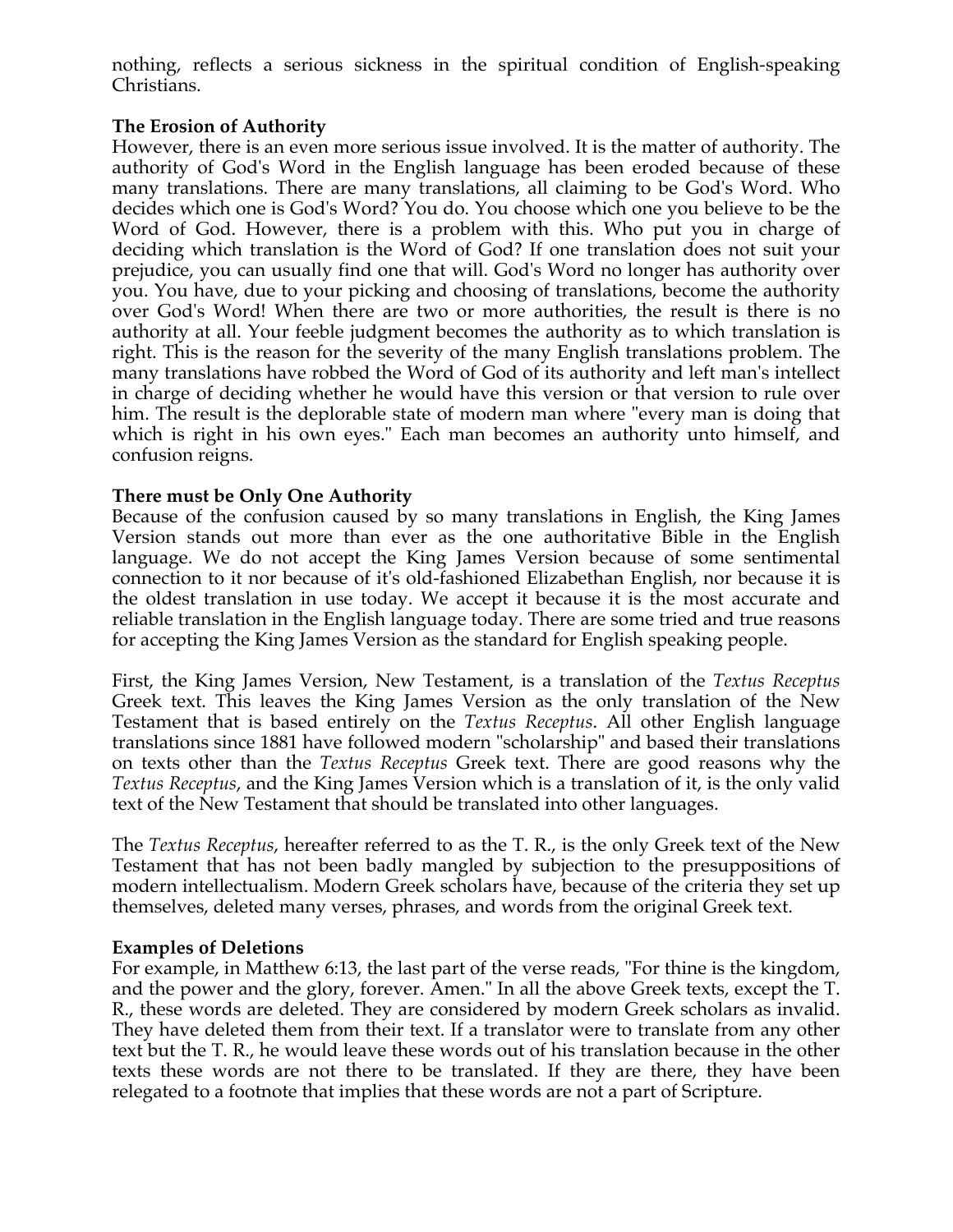Again, in Colossians 1:14, the King James reads, "In whom we have redemption, through his blood, even the forgiveness of sins." The words "through his blood" have been deleted by every text except the *Textus Receptus*.

Again, in Romans 8:1, the words "who walk not after the flesh but after the Spirit" have been deleted in all the Greek texts except the T. R. There are many other such deletions. The *Textus Receptus* is the only text that has not been badly mutilated by such deletions. All the other texts have been growing shorter and shorter over the years as "scholars" took their lead from the rationalism of Lachmann and whittled away more and more of the New Testament Greek text. Because of this deleting of more and more of the New Testament Greek text, it has now become obvious that this cutting down of the New Testament Greek text is not genuine scholarship but prejudiced rationalism working under the disguise of textual criticism.

## **The Development of Textual Criticism**

How then has such a situation developed? It came about in this way. When the books of the New Testament were originally written at the hand of Luke, Paul, and others, they became the precious possession of local churches. These churches recognized these writings as different from commonly written communications. The churches recognized the apostolic books and letters as the inspired Word of God. The letters and books of the New Testament began to be copied and passed around to other churches in the first, second and third centuries. Of course, in the copying of these books and letters, there were small errors made in the copying. They were much like the typographical errors we make while typing. In addition to this, the copies were worn out with constant use resulting in the words nearer the edge of the parchment or papyrus being worn off the page. Some times, especially in the first and second centuries, false teachers deliberately changed the text in an effort to support their false teachings, but it was always a simple matter to correct an errant text by comparing it with the faithful inerrant copies held in trust by many faithful churches. This brought the errant copies back to the standard set by the original text. The only thing the churches had to do was check with several other churches and find out what the reading was in the other church copies. By doing this, the churches insured a valid text, and by this means, the text was preserved in its original form.

# **Identifying the Correct Text**

This process continued down through the centuries until the present day. Faithful churches would decide the validity of the Greek text by consulting the church copies of the particular text under question and would judge its validity based on the copies held in trust by the other churches. If one church had an erroneous copy, the six or seven valid copies that were kept in trust by faithful churches soon corrected it. The six or seven correct copies, that all said the same thing, were judged the correct reading. This reading was used to correct the deviating copies.

### **The Biblical Basis for Textual History**

The above scenario is based on the Scriptures that show that this indeed happened as described above. For example: II Peter 3:15, 16 says, "even as our beloved brother Paul also according to the wisdom given unto him hath written unto you; As also in all his epistles, speaking in them of these things; in which are some things hard to be understood, which they that are unlearned and unstable wrest, as they do also the other scriptures, unto their own destruction." In these verses Peter clearly says that the words of Paul were equated with ". the other scriptures." Peter believed the words of Paul to be the inspired Word of God. Peter wrote this in a time when there were those who did "wrest" the Scriptures. That is, those who took some words in Paul's letters and wrested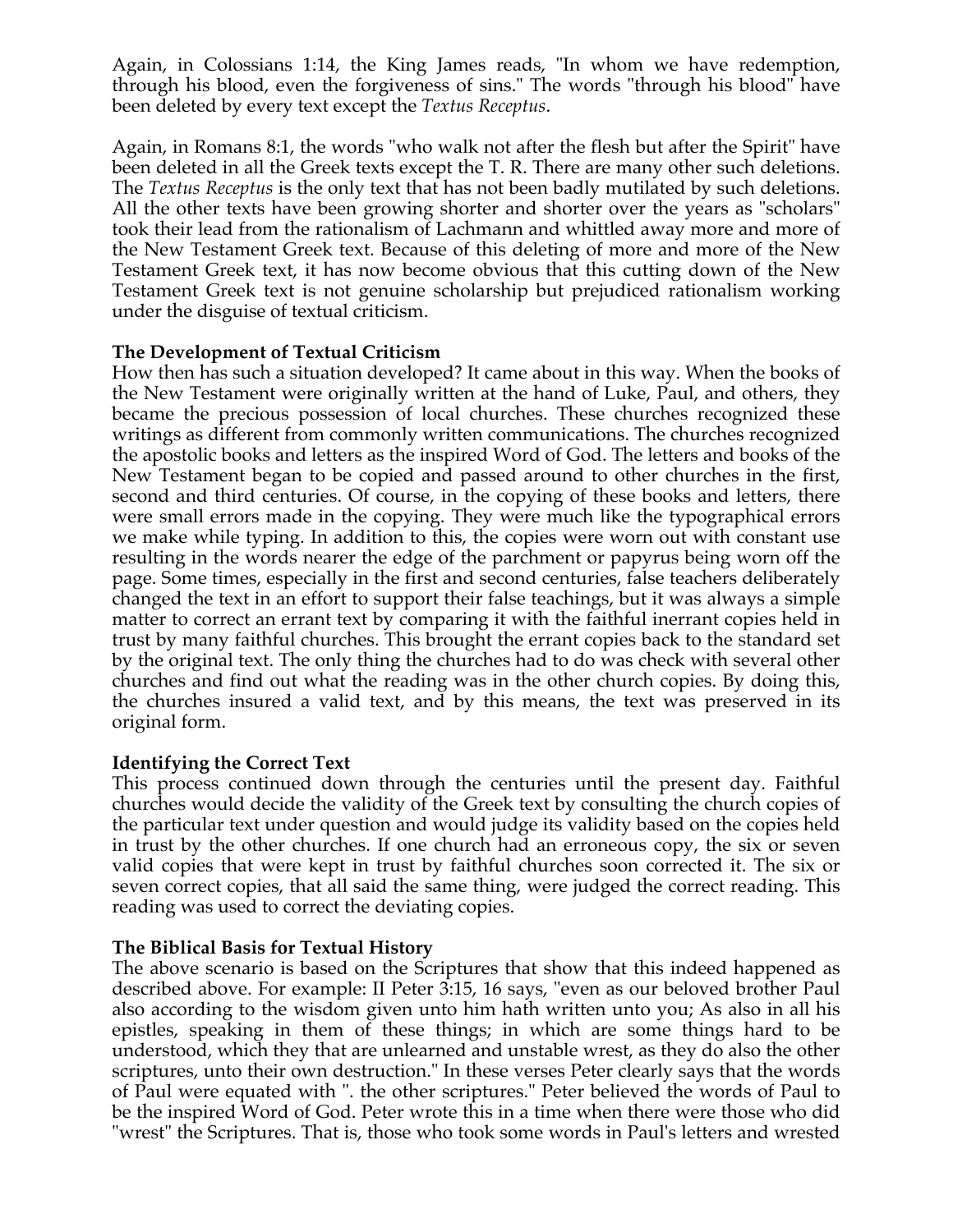them. To wrest them has the meaning of, "to put them on the rack of torture" in order to force them to say what their torturers wanted them to say. This clearly shows that the early churches were on the look out for those who would pervert their Scriptures. The early churches were aware of this problem and took great care to avoid the twisting of their Scriptures by false teachers who would deliberately try to change the original reading of Scripture. Peter warned the Christians to watch out for this very thing.

## **The Churches Circulate Scriptures**

That these Scriptures were passed from one church to another church is clearly indicated in Colossians 4:16 where it says, "And when this epistle is read among you, cause that it be read also in the church of the Laodiceans; and that ye likewise read the epistle from Laodicea." This verse shows that there was a sharing of copies of the Word of God from church to church. Because such a prominent leader as Peter considered the words of Paul as Scripture and said that he knew about those who would wrest the Scripture, is it not evident that the churches would take even greater care to watch over these Scriptures? This is obviously the case because the early churches, led by the Holy Spirit, rightly concluded that the words of Paul were the inspired Word of God. They took every precaution to watch over these Scriptures by comparing them with faithful copies held in trust by other churches. Although false teachers deliberately changed the text in an effort to support their false teachings, it was a simple matter to correct a text and bring it back to the original reading.

Naturally, when the first Greek New Testament was printed in 1516, the readings, which varied with the majority of the other texts, were disallowed and the readings of the majority were accepted. This is how the churches had preserved the Word of God for 1,516 years. By this simple, but completely accurate method, the Word of God was watched over by the Holy Spirit who worked through the churches who were faithful custodians of the Scriptures they cherished.

### **Karl Lachmann, the Rationalist**

This process of preserving the pure Word of God through faithful local churches continued on without interruption until 1831 when Karl Lachmann, a German rationalist, began to apply to the New Testament Greek text the same criteria that he had used in editing texts of the Greek classics. Lachmann had been studying such Greek classics as Homer's Iliad. These Greek writings were mere stories, but Lachmann was trying to get back to what Homer and other Greek authors had originally written. The Greek classics had been thoroughly altered over the years. So many alterations of the Greek classics had been made that no one was sure what the original author had written. Lachmann wanted to know what the original text had been, so he developed a textual criticism process whereby he would try to sort out the original text from the badly corrupted modern text.

After this, someone got the "bright idea" that Lachmann's process should be applied to the New Testament. Lachmann had set up a series of presuppositions and rules for arriving at the original text of the Greek classics that were hopelessly corrupted. He now began with these same presuppositions and rules to correct the New Testament. He began with the presupposition that the New Testament was as hopelessly corrupted as the Greek classics. He had made a very dangerous mistake. A similar process in the copying of the Greek classics did not match the loving and reverent care given to the copying of the Word of God by faithful churches. The Greek classics were hopelessly corrupted but this was not true of the New Testament. Extremely careful scribes had taken great pains to copy New Testament manuscripts. These scribes knew the exact number of words and letters that were in the original copies. They counted the words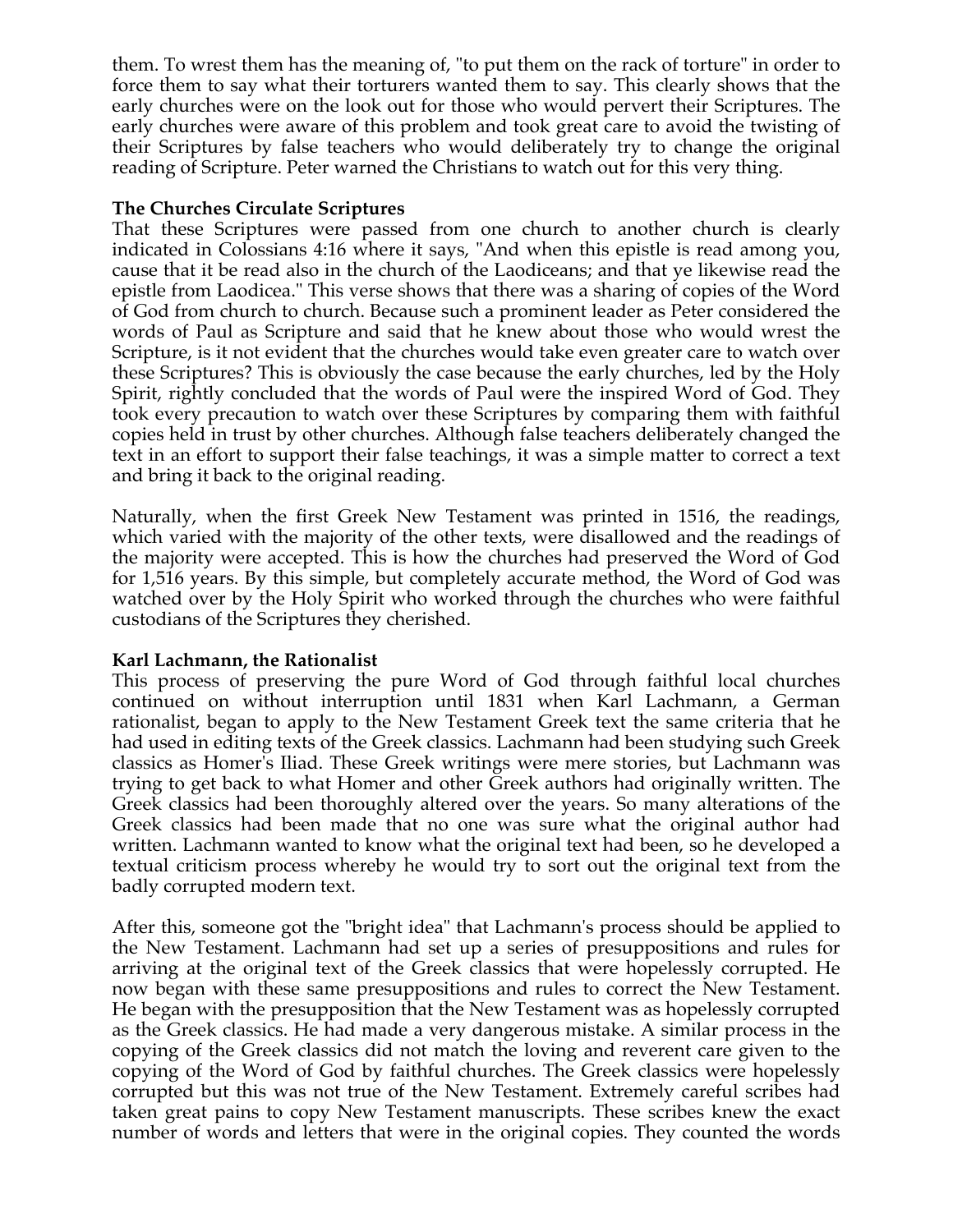and letters each time a new copy was made to insure that nothing had been added or deleted. In addition to this, faithful churches carefully guarded their precious copies of Scripture to protect them from heretical changes that may have been inserted in other copies of the text.

### **The Greek New Testament**

Before Lachmann, a Dutch theologian named Desiderius Erasmus had published the first printed edition of the Greek New Testament in 1516. Erasmus had collected all the available manuscripts of the Greek New Testament books and had decided which variant reading was the original one based on the reading in the majority of the texts. He followed the same method that had been used by the churches through the centuries, namely, correcting an errant reading by the reading in the majority of the texts, which had been preserved by the churches. This text became known as the *Textus Receptus*. The words, *Textus Receptus*, are Latin words meaning the Received (Accepted) text. When Erasmus published the TR., the churches accepted it as the only valid text of the Greek New Testament. Though the text of Erasmus was revised slightly in later editions, there were no rival texts, which claimed to be based on better scholarship and better manuscripts, until Lachmann came along in 1831.

## **Pandora's Box Opened**

Following Lachmann's lead, B.T. Westcott, and F. J.A. Hort produced their first textual critical edition of the Greek New Testament in 1881. It was based almost entirely upon the same presuppositions of Lachmann's textual criticism. These two men used most of Lachmann's rules of textual criticism and came up with a few of their own. They applied these rules to the Greek text of the New Testament as produced by Erasmus and came up with a different Greek New Testament based on the scholarship of Lachmann and that of their own. The point of departure had been made. No longer were the majority of manuscripts, preserved by faithful churches, the basis for recognizing the original reading. From now on, the learned professors would deliver the Christian world from their "ignorance" and by their expertise would deliver to the churches a purer text of the New Testament. Dr. Gresham Machen, the greatest Greek scholar and theologian in American history, called this kind of scholarship "the tyranny of the experts."

Similarly, Charles H. Spurgeon preached the same theme in a sermon entitled, "The Greatest Fight in the World." He said, "We have given up the Pope, for he has blundered often and terribly; but we shall not set up instead of him a horde of little popelings fresh from college. Are these correctors of Scripture infallible? Are we now to believe that infallibility is with learned men? Now, Farmer Smith, when you have read your Bible, and have enjoyed its precious promises, you will have, to-morrow morning, to go down the street to ask the scholarly man at the parsonage whether this portion of the Scripture belongs to the inspired part of the Word, or whether it is of dubious authority. We shall gradually be so bedoubted and becriticized, that only a few of the most profound will know what is Bible, and what is not, and they will dictate to all the rest of us. I have no more faith in their mercy than in their accuracy: they will rob us of all that we hold most dear, and glory in the cruel deed. This same reign of terror we shall not endure, for we still believe that God revealeth himself rather to babes than to the wise and prudent, and we are fully assured that our own old English version of the Scriptures is sufficient for plain men for all purposes of life, salvation, and godliness. We do not despise learning, but we will never say of culture or criticism, "These be thy gods, O Israel!" Machen had it right and so did Spurgeon. Textual criticism by the "experts" is a horde of little popelings who by their assumed infallibility have the gall to tell us what is God's Word and what is not. Such is the tyranny of the experts.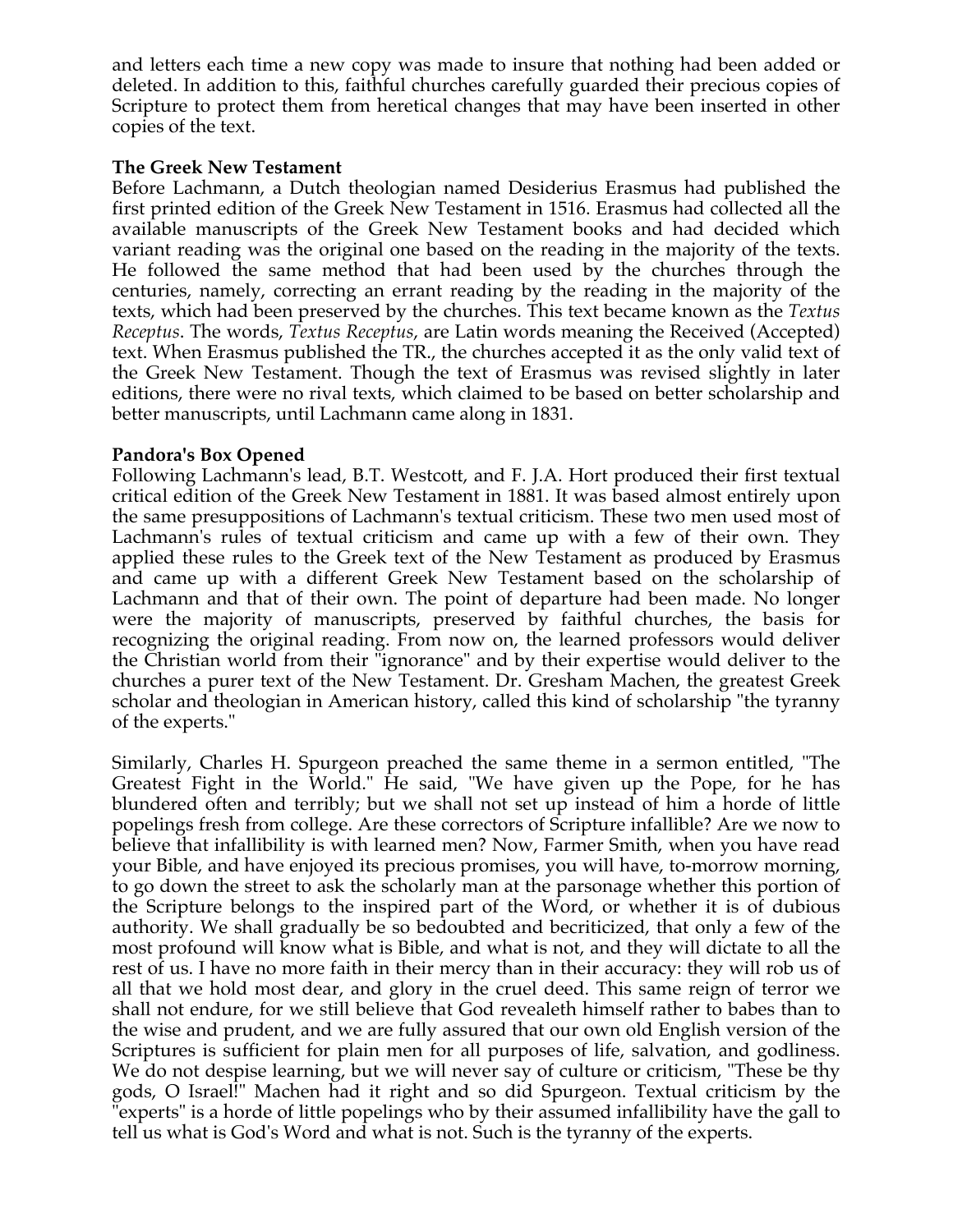After Westcott and Hort, the Pandora's box had been opened and all the evils of German rationalism began to tear at the Foundation of the Faith, the Holy Scriptures. This has continued until this day in both the higher and lower forms of textual criticism. Today the situation involves almost as many different texts of the Greek New Testament as there are scholars. Each scholar decides for himself what he will or will not accept as the Word of God. Consequently, each new edition of the Greek New Testament has led to a smaller and smaller New Testament. If Satan has his way, this would continue until all of the New Testament would cease to exist.

### **1,881 Years Without the Experts**

Until 1881, the churches had accepted one text of the New Testament, the one preserved by faithful churches in the majority of the manuscripts. Since 1881 and the Westcott and Hort text, there has not been a text accepted by all Christians. Since 1881 there has been controversy and confusion (which by the way, is reflected in the many modern translations all claiming to be the Word of God and all different from each other). Some say it is the United Bible Society's Greek text and the English translation of it that is God's Word. Others say, no, it is the Nestle Greek text and the English translation of it that is God's Word. Now it comes down to the tyranny of the experts. What do the scholars say? Each scholar says something different than the other. This leaves the King James Version standing like a lighthouse on the storm swept shore, for it is the only English translation of the New Testament based entirely upon the text that has been passed on to us by faithful churches.

It comes down to two choices: accept the text handed down by faithful churches for two thousand years or accept the findings of modern textual critics, no two of which fully agree. If we go with the scholars, there is no text that is accepted by all of them. Confusion reigns. There is no standard. We are left like a ship at sea without a rudder to guide it.

Since 1881, all the critical texts of the Greek New Testament are a little shorter than the one published before it. Westcott and Hort had a few hundred variant readings. Metzger's edition has three to four thousand variant readings, many of which he has deleted from the text without so much as a footnote to tell you it has been deleted. The modern critical texts have steadily become shorter and shorter. This is a clear indication that there is a "snake in the woodpile somewhere."

### **The Rules of Modern Textual Criticism**

These textual critics have rules that they follow in deciding if a word, phrase, or sentence should be allowed in or taken out of Scripture. To give you an idea of some of the rules, here is one of them:

In general, the more difficult reading is to be preferred, particularly when the sense appears on the surface to be erroneous, but on more mature consideration it proves itself to be correct.

This statement is very vague. It says "In general:" which means sometimes but not always. Who decides when the rule applies and when it does not apply? On what basis is such a decision made? We are not told. Then it says, "The more difficult reading." Who decides when a reading is more difficult than another one and on what basis? Again, we are not told. Then the rule says, "particularly when the sense appears on the surface to be erroneous." Who decides when this "sense" or that "sense" is "on the surface" and "erroneous?" The scholars do. Then it says in a question begging statement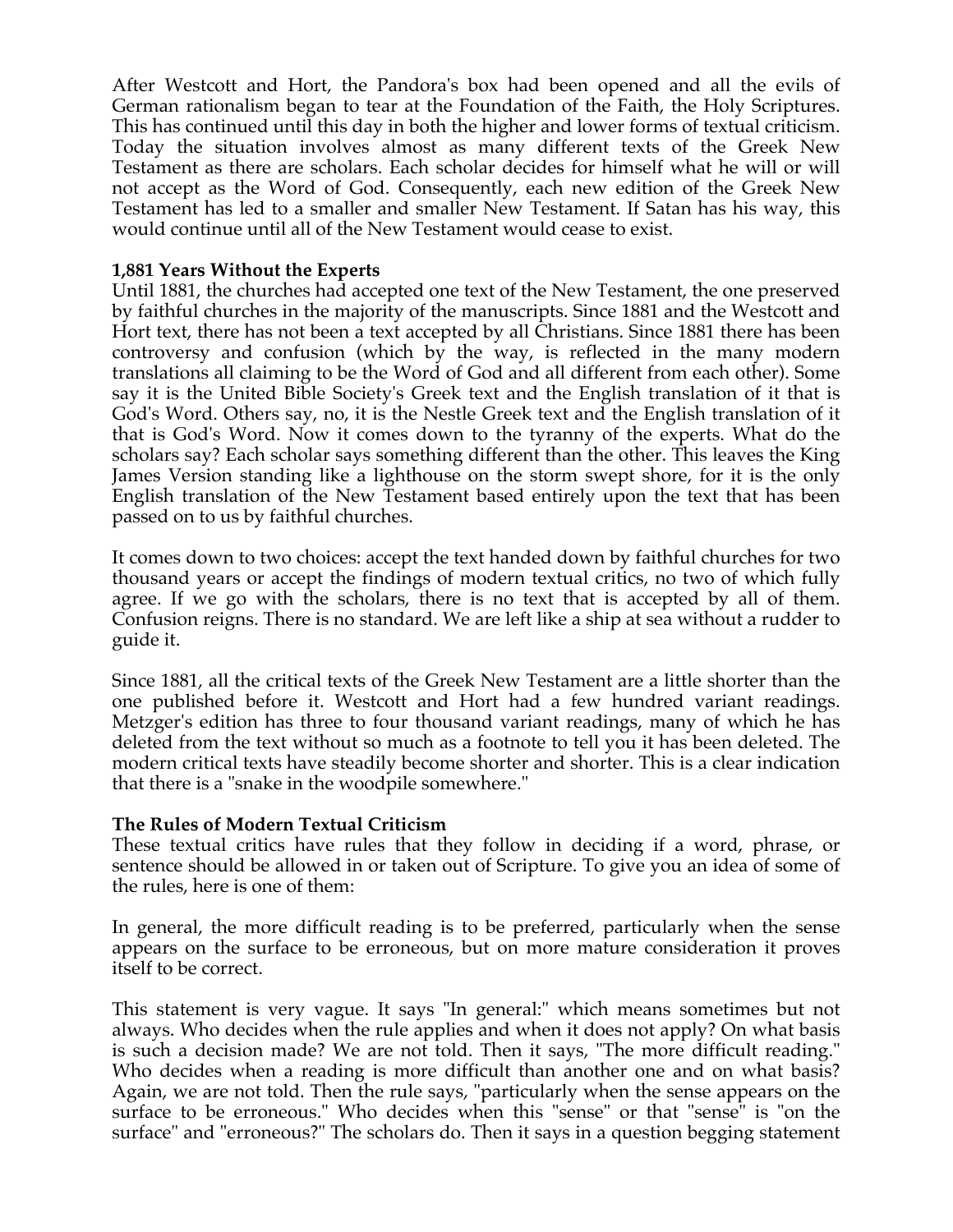that "on a more mature consideration it proves itself to be correct." Who decides which consideration is the mature one? Naturally, the same self-appointed scholars do. This "rule" allows a textual critic to read the Greek New Testament variants and decide which reading is the more difficult, which sense is the surface meaning and which consideration is the mature one. Somehow, these experts get down into a "deeper knowledge" that allows them to include or exclude a verse of the Greek New Testament. Their decisions to include or exclude words and verses from the Bible are based on what the scholars think. It is no longer the Word judging them. They can now judge the Word. This is nothing more than the old first century Gnosticism which feeds on the pride of man in his intellect and leads to the destruction of the Faith that was once and for all delivered to the saints.

Another rule followed by textual critics says:

In general, the shorter reading is to be preferred.

If a textual variant is the longer reading, then choose the shorter textual variant as the most valid one. Who says so? The scholars do. In textual criticism, you can make up your own rules and follow them to your own preconceived ends.

Another rule of textual criticism says:

That reading which involves verbal dissidence is usually to be preferred to one which is verbally concordant.

This vague language means that one should choose the variant reading which clashes most with the grammatical structure of the book rather than the reading which is most in harmony with it's grammatical structure. This meaningless jargon allows each scholar to choose whatever he wants.

Therefore, it comes down to accepting what the scholars say or accepting what the majority of the manuscripts say. One must either accept the correct reading based on the majority of manuscripts, or he may follow a few manuscripts that have a reading that is different from the majority of the manuscripts. On the other hand, one can ask the scholars which variant is the right one and they will say, "Well, for certain reasons the few manuscripts with the variant reading are right." They base their decisions on the "external evidences" and "internal probabilities" developed by German rationalism. This is just the old first century Gnosticism warmed over and is not the right way to go about deciding the text of the Holy Scriptures. The textual critic is flying into the face of thousands of years of history when the text of the New Testament was preserved, not by scholars, but by faithful churches. For nearly two thousand years, the churches never applied these vague rules of textual criticism in order to determine what the correct reading of Scripture was. Faithful churches preserved accurate copies of the New Testament that had been passed on to them. Eighteen hundred years later the scholars came along and said, "No, your text is as corrupted as the Greek classics, and besides you cannot determine the right reading on the basis of the majority of the manuscripts. You must now determine the correct reading on the basis of scholarly principles."

# **No Two Greek Scholars Agree**

So now, the correct reading is "up for grabs." One Greek scholar says one reading is right, while another says it is not. There is mass confusion much like the ridiculous uncertainty of modern art. Well, that is how the situation came to be, but that does not mean that is what it should be. God is not the author of confusion. God inspired the Scriptures by causing them to be written by holy men of God who were controlled by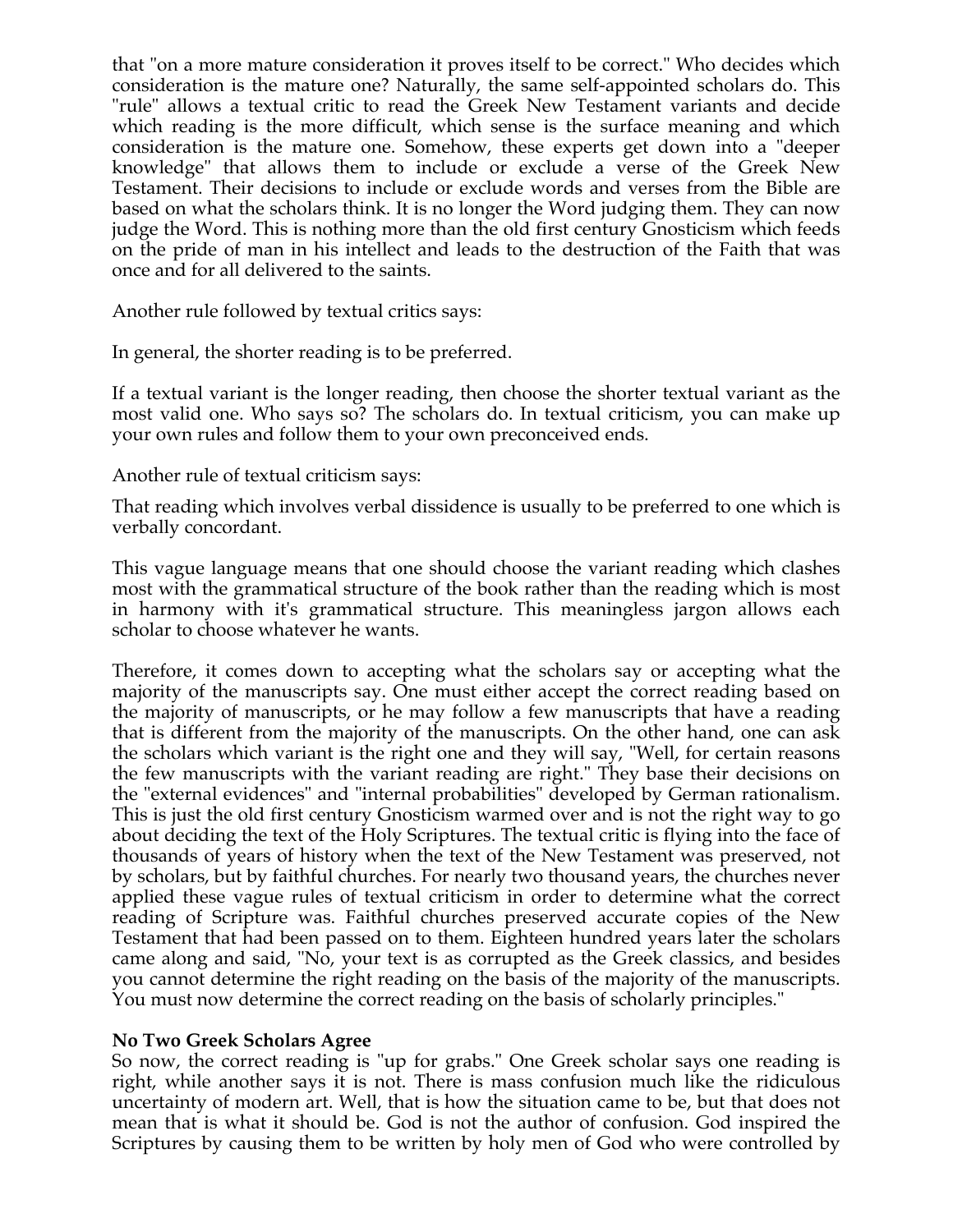the Holy Spirit (II Peter 1:21). Moreover, after God inspired His Word, he did not abandon it to be protected by mere man's scholarship. Through faithful churches, He watched over the transmission of the Scriptures from one century to the next. True, this transmission was done by copyists who made mistakes in their copying, but there was always the checking of manuscripts with those of other faithful churches to insure that the text was transmitted without error. God not only took great care to inspire men to write the Scriptures under the control of the Spirit, He also took great care to preserve those Scriptures. When God sent His Son into the world as the Living Word, he did not abandon Him but preserved His life until it was time for Jesus to die on Calvary. Even then, he raised Him from the dead to triumph over all His enemies. Similarly, God did not send His written Word into the world and abandon it to the whims of men. He watched over His Word to preserve it just as He preserved the Living Word. Without the preservation of Scripture, the inspiration of Scripture would be in vain. God guarded his Word through faithful churches who carefully checked their copies of manuscripts with those of other churches. The result is that today there are over 5,000 manuscripts of various books of the Greek New Testament and some complete New Testaments all of which, in the majority of manuscripts, agree. If we need to decide what is the right text, we can go by what the reading is in the majority of the manuscripts.

Because of the extreme care taken by Scripture copyists and the reverent care of faithful churches over their Scriptures, God has preserved a text in the majority of the manuscripts that is the same as the original Greek New Testament!

### **Which Books are Canonical? (Authentically a Part of Scripture)**

Churches formally affirmed the canon of the New Testament in 397 AD. However, all the books of the New Testament had already been judged by faithful churches to be authentic a long time before that. The churches rejected other books as not being Scripture. Those rejected books were the unauthenticated books that claimed to have a special vision of God's truth. These apocryphal books were rejected by the churches as not being drawn from the "wells of salvation." There was no mark of divine inspiration on them. The churches decided the issue of which books were a part of Scripture under the leadership of the Holy Spirit.

Since God, through the churches, took great care to preserve which books should go into the New Testament, He most certainly preserved, through faithful churches, which words and verses should go into that New Testament. Because we know that God, through the churches, preserved the larger units (the books of the New Testament), it follows that He also preserved the smaller units of that New Testament (the individual verses). The smaller part of the New Testament (the verses) is part of the larger part of the New Testament (the books). Since we know that the books of the New Testament were preserved when the churches decided which books should be a part of the Canon of Scripture, therefore we know that God has also preserved the smaller part of the New Testament (the verses). God preserved individual verses by preserving the majority of the manuscripts that were without error and by using the churches to correct the few erring manuscripts by the majority of correct ones.

### **The Majority of Manuscripts Agree**

For example, it is quite reasonable to assume that at the scene of an accident, nine people witness it and report it accurately to the police. One person for some reason says it happened differently. Normally the account given by the nine is considered the true one. This is especially true when the witnesses are reliable and have no reason to falsify the facts. It is the same with 5,000 manuscripts of New Testament books that exist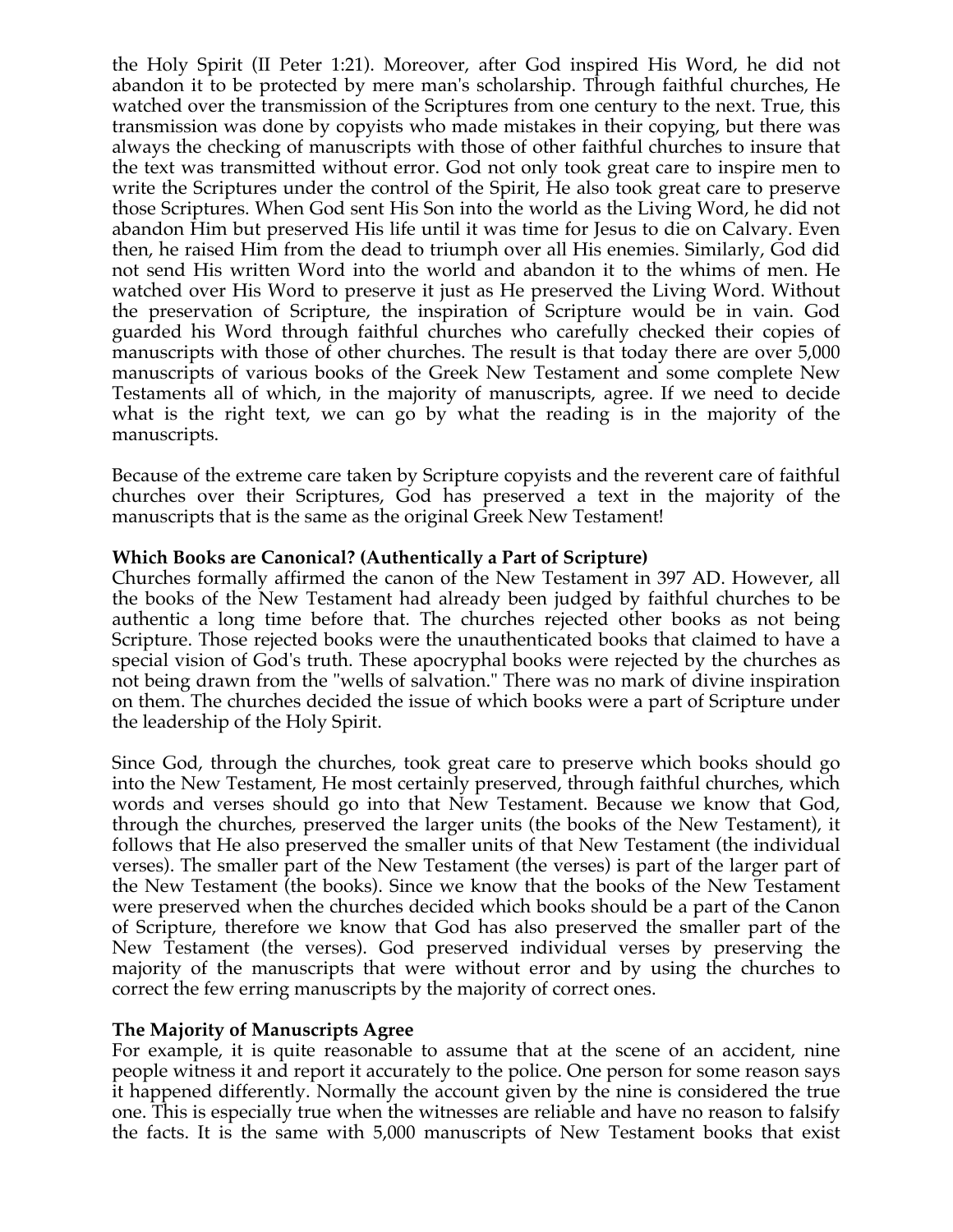today. The overwhelming majority of these manuscripts agree as to what a variant reading should be. Faithful churches for over 1,900 years have accepted this evidence as final. So should we.

### **What Did the Author of the Book Say?**

However, more important than these reasons is the word of the Lord Jesus on the matter. In Matthew 4:4 Jesus quotes from the Old Testament in Deuteronomy 8:3 which says, "Man shall not live by bread alone but by every word that proceedeth out of the mouth of God." In this verse Jesus sanctions every word of Scripture as God's Word. He says every word comes out of the mouth of God, not only from men's minds. In Matthew 24:35 Jesus said, "Heaven and earth shall pass away, but my words shall not pass away." He declared that his words would not pass away. We have his promise on it. We may believe Jesus or the textual critic whose basic assumption is that the New Testament is hopelessly corrupted. In Matthew 5:18 Jesus said that not "one jot or one tittle should pass from the law." This is speaking of the Old Testament but is equally applicable to the New Testament because the Author of both is the Holy Spirit. In this verse, Jesus declares that it is easier for heaven and earth to be destroyed than it is for the smallest part of a letter of Scripture to be destroyed. The jot and tittle are small marks that go under a letter. Jesus said that not even these would be lost. His argument is that if the smallest part of Scripture (the jot and tittle) would be preserved, then certainly the larger parts (the words) would be preserved as well.

In John 10:35 Jesus bases his argument on a single letter in a word. The whole argument is based on the difference between theos "God" and theoi "gods." This is the difference between the last letter being an -s or an -i. The suffix -s indicates singular and the suffix -i indicates plural. The Lord based his argument on the single letter -i. This proves that Jesus was conscious of the fact that not only were the words of Scripture preserved without error, he was also conscious of the fact that the very letters and even the small jots under the letters were preserved without error. If Jesus bases an argument on a single letter in Scripture, and he says that not even a part of a letter will be destroyed, then He must know more about Scripture than we do.

# **Should We Believe the Scholars or Jesus?**

One can accept the vague musings of scholars or the clear words of Jesus who said that the smallest particle of God's Word would not be destroyed. Jesus said that God would preserve His Word, and that is exactly what has happened. God not only inspired holy men to write his Word, he used faithful churches to preserve that Word even unto the present day. We have God's unerring Word in the *Textus Receptus*, because it is based on the majority of manuscripts preserved by the churches.

Since 1881, many Christians have followed Westcott and Hort into error. Even many of the major Bible societies have fallen into this error. As for Baptist Bible Translators Institute, we stand with those faithful churches that have preserved God's Word through the centuries. We stand on the Word of God in the King James Version, because it is the only translation in the English language that is free from the presuppositions of modern Gnosticism. There is no reason for us to move into the Gnostic's camp where it is a matter of one opinion versus another opinion. We must not follow anyone's opinion. If we do, we will be shifting constantly and every man doing that which is right in his own eyes-the deplorable state of modern man.

# **The Conclusion of the Matter**

It is clear that God has preserved His Word through the centuries down to our present day. We have the many manuscripts that have been preserved by God through His